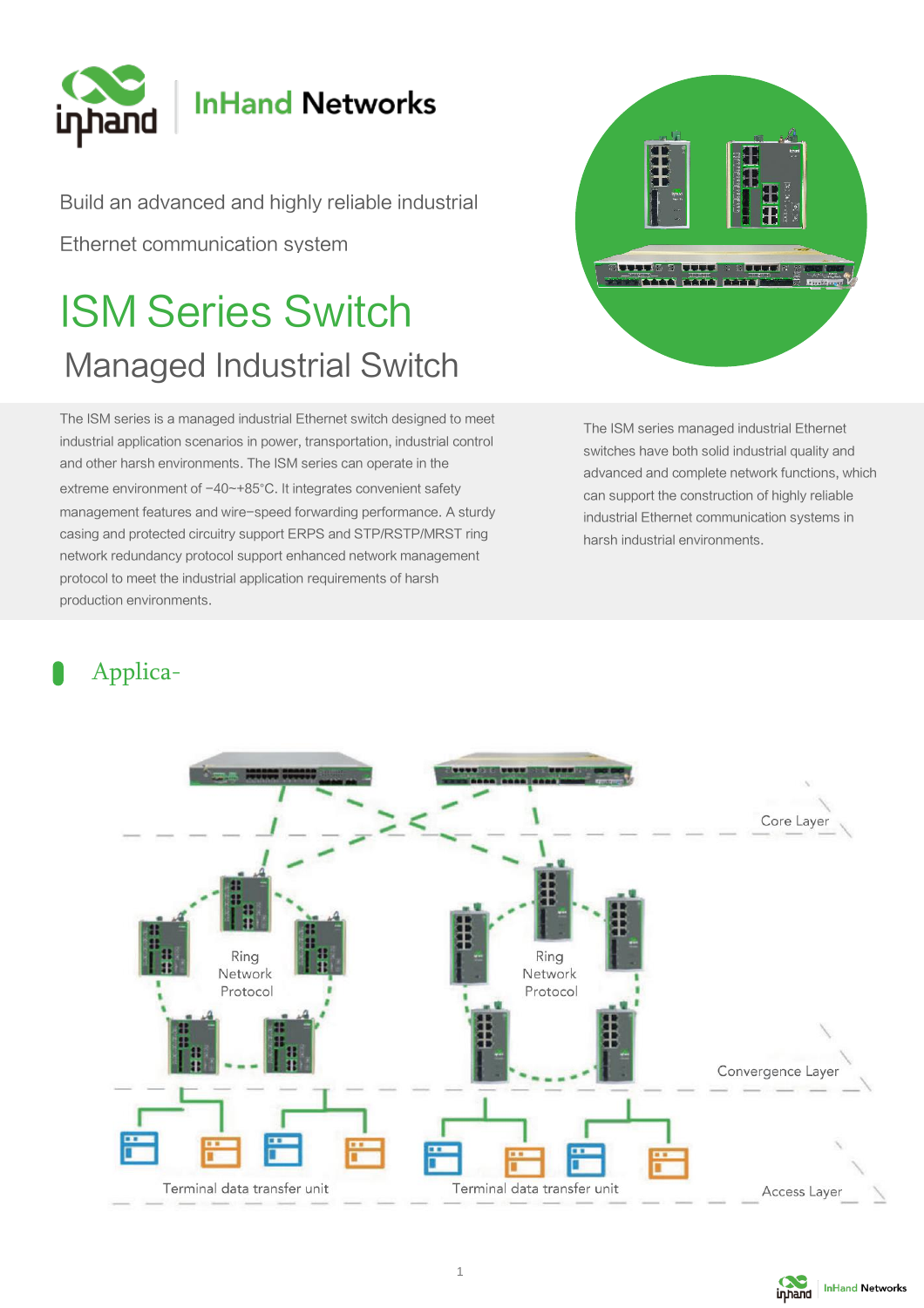### Features

- + Easy and reliable operation in power stations, transportation, and industrial control environments
- + Excellent EMC electromagnetic compatibility and radiation performance
- + Real industrial design, working temperature: -40~85°C
- + Support redundant power input, industrial-grade surge protection
- + Rugged all-metal housing, strong antivibration and shock resistance characteristics
- + Adopt fanless cooling technology to effectively reduce the failure rate of equipment
- + IP40 sealed protection, dust, dirt and debris proof

#### ⚫ Highly-reliable Advanced Communication Systems

The ISM series of managed industrial Ethernet switches have both solid industrial quality and advanced and complete network functions, which can support the construction of advanced, highly reliable and complex industrial Ethernet communication systems in harsh industrial environments.

#### ⚫ The ring network technology protects the core network Ring network technology protects the core network by supporting a variety of ring network protocols, suitable for various application scenarios.

#### ⚫ No fear of severe cold industrial environment challenges

EMC level 4 standard for strong electromagnetic interference, zero packet loss, wide temperature operation, IP40 protection, redundant power supply design and power supply failure alarms, etc., make ISM series industrial Ethernet switches operable in harsh industrial environments. Compliant with CE, FCC and other international certifications.

#### ⚫ Efficient and easy deployment and management of the network

The ISM series supports SNMP, which can perform integrated network management for different network management systems. RMON supports effective network monitoring and fault prediction, allowing users to efficiently deploy and manage the network.

#### ⚫ Complete network security performance

The ISM series also has complete security functions, including support for ACL policy to specify login IP to ensure management security and support for MAC address binding to achieve data isolation and prevent illegal intrusion. The device supports intelligent functions such as QoS intelligent data control, IGMP Snooping and GMRP multicast data filtering and VLAN network partitioning. Efficiently utilizes network bandwidth while ensuring the security of the network.

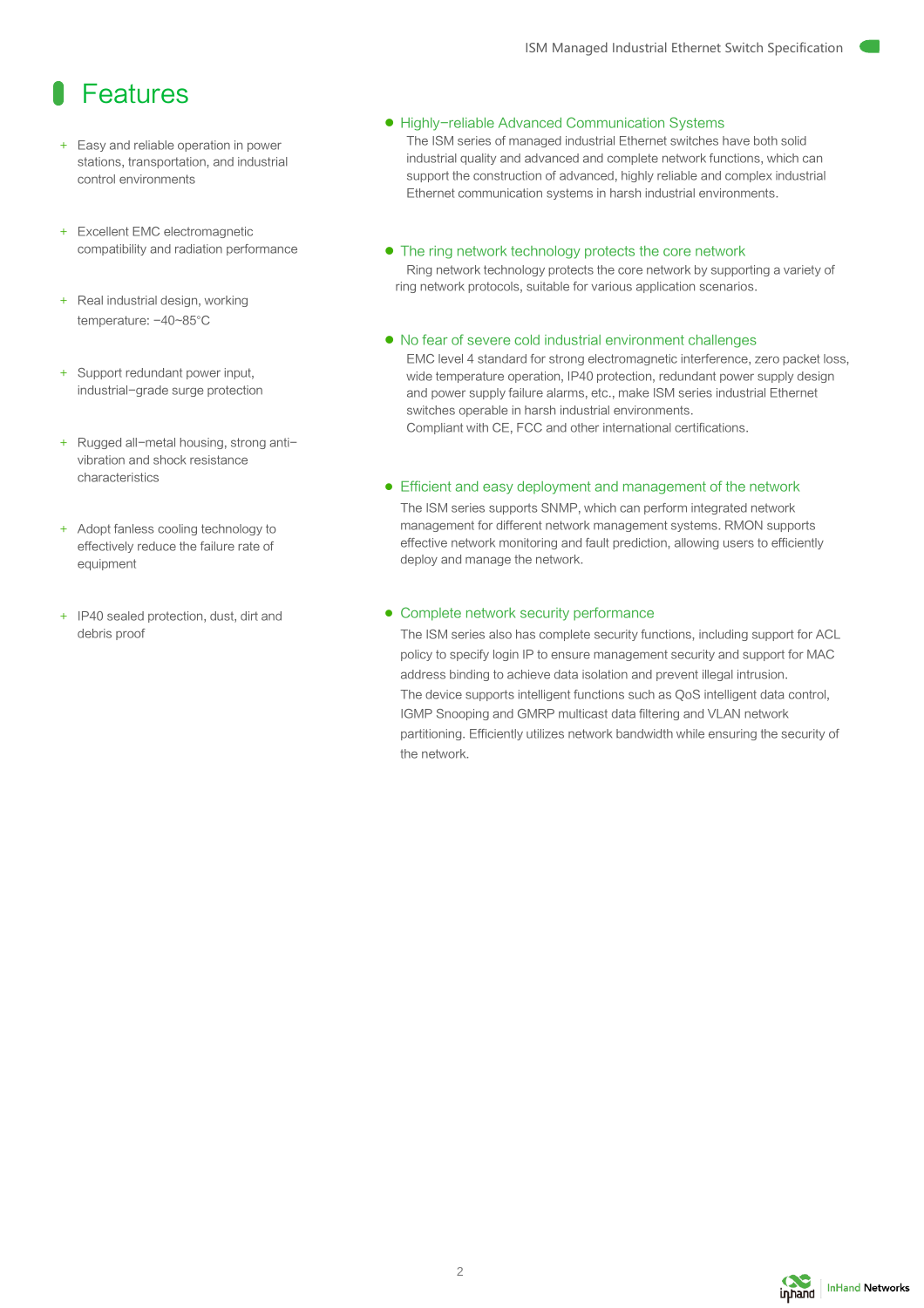### **Product Size (mm)**

ISM5310D





52

 $\Rightarrow$ 





ISM5012D



 $110$ 













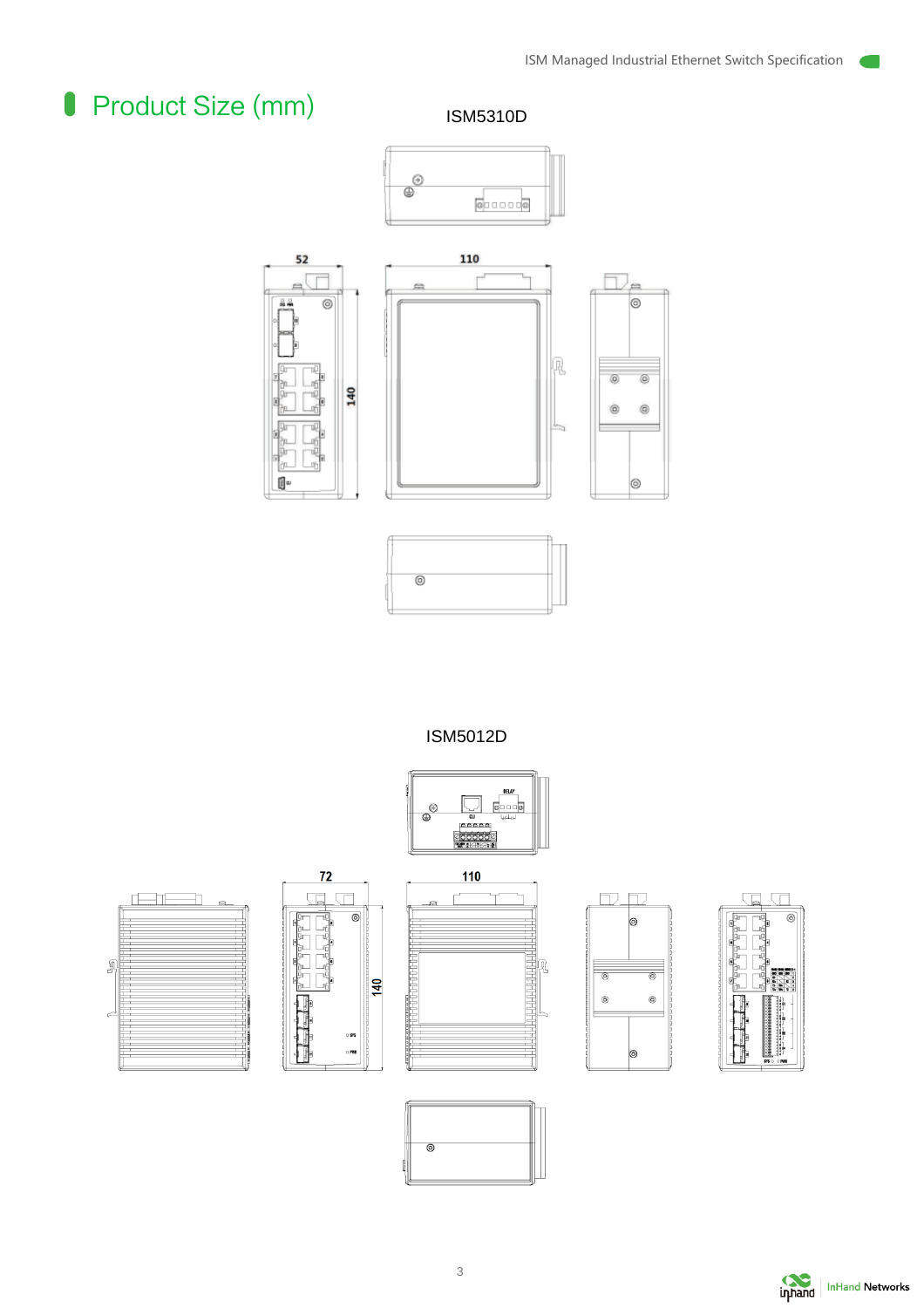







ISM5026U ISM7028U





4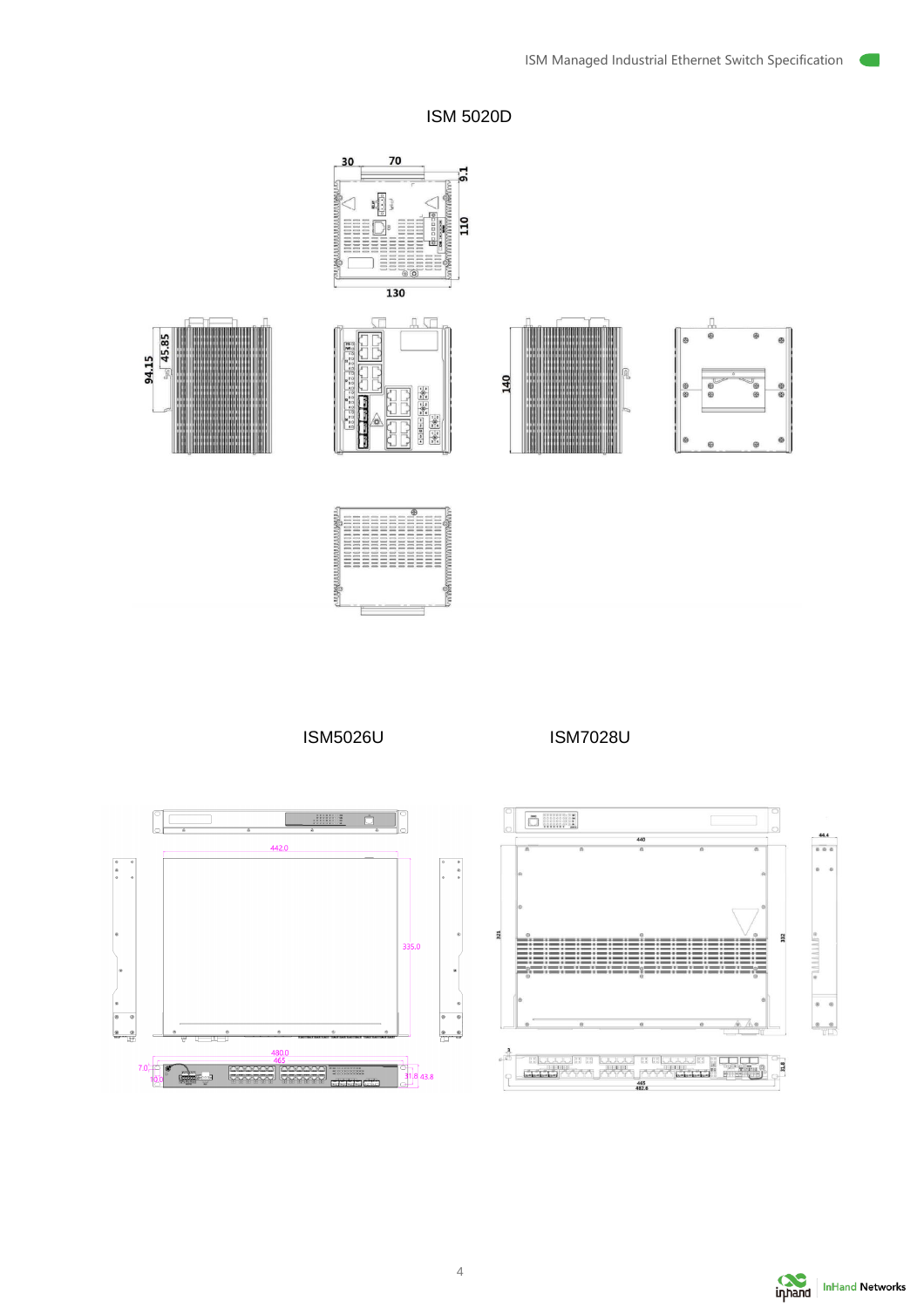### **Specifications**

| ISM hardware specifications         |                                                     |              |                                                               |                           |                                |  |  |  |
|-------------------------------------|-----------------------------------------------------|--------------|---------------------------------------------------------------|---------------------------|--------------------------------|--|--|--|
| Project                             | <b>ISM Managed Switch</b>                           |              |                                                               |                           |                                |  |  |  |
| Interface                           |                                                     |              |                                                               |                           |                                |  |  |  |
| RJ45 port                           | 10/100/1000Base-T(X) adaptive RJ45 electrical port, |              |                                                               |                           |                                |  |  |  |
| FX optical port                     | 100/1000 Base- FX port SFP slot                     |              |                                                               |                           |                                |  |  |  |
| Optical<br><b>Multiplexing Port</b> | 100/1000Base Combo Port                             |              |                                                               |                           |                                |  |  |  |
| <b>LED</b> Indicator                | PWR, SYS, S (optical port), electrical port         |              |                                                               |                           |                                |  |  |  |
| <b>Console Port</b>                 | All models support                                  |              |                                                               |                           |                                |  |  |  |
| Mechanical properties               |                                                     |              |                                                               |                           |                                |  |  |  |
| <b>Shell</b>                        | Fully enclosed seamless metal shell                 |              |                                                               |                           |                                |  |  |  |
| <b>Protection level</b>             | IP40; IP30(PoE model)                               |              |                                                               |                           |                                |  |  |  |
|                                     | <b>ISM5310D</b>                                     |              | 52 mm x 140mm x 110mm                                         |                           |                                |  |  |  |
| <b>Size</b>                         | <b>ISM5012D</b>                                     |              | 72 mm × 140mm × 110mm                                         |                           |                                |  |  |  |
|                                     | <b>ISM5020D</b>                                     |              | 130 mm × 140mm × 110mm•                                       |                           |                                |  |  |  |
|                                     | <b>ISM5026U</b>                                     |              | 442mm×43.8mm×335mm                                            |                           |                                |  |  |  |
|                                     | <b>ISM7028U</b>                                     |              | 440mm×44.4mm×321mm                                            |                           |                                |  |  |  |
|                                     | <b>ISM5012D</b>                                     |              | <b>ISM5310D</b>                                               |                           |                                |  |  |  |
|                                     |                                                     | 1.0 kg       |                                                               |                           | 0.7 <sub>kg</sub>              |  |  |  |
| Weight                              | <b>ISM5020D</b>                                     | $1.3$ . $kg$ | <b>ISM5026U</b>                                               |                           | 4 kg                           |  |  |  |
|                                     | <b>ISM7028U</b>                                     | 3.7 kg       |                                                               |                           |                                |  |  |  |
| <b>Cooling Method</b>               | Fanless cooling                                     |              | Installation method                                           |                           | Rail, rack                     |  |  |  |
| Power Supply                        |                                                     |              |                                                               |                           |                                |  |  |  |
| <b>Input Voltage</b>                | ISM5012D/5020D                                      |              | $24VDC(18-60V),$<br>Redundant input                           |                           |                                |  |  |  |
|                                     | <b>ISM5310D</b>                                     |              | 48VDC(48~57VDC)<br>Redundant input                            |                           |                                |  |  |  |
|                                     | ISM5026U/7028U                                      |              | 220VAC (100-240V)<br>Or 110VDC (100-240V)<br>Redundant input  |                           |                                |  |  |  |
| <b>Interface Terminal</b>           | ISM5310D/5012D<br>5020D/5026U/7028U                 |              | 5-pin pluggable screw terminal block                          |                           |                                |  |  |  |
|                                     | <b>ISM5310D</b>                                     |              | Each PoE port provides up to 30W                              |                           |                                |  |  |  |
| Power<br>Consumption                | <b>ISM5012D</b>                                     | ≤15 $W$      |                                                               | <b>ISM5020D</b><br>≤20.5W |                                |  |  |  |
|                                     | <b>ISM5026U</b>                                     | ≤25W         | <b>ISM7028U</b>                                               |                           | ≤35W                           |  |  |  |
| <b>Power Protection</b>             |                                                     |              | Support reverse connection protection and overload protection |                           |                                |  |  |  |
| <b>Working Enviornment</b>          |                                                     |              |                                                               |                           |                                |  |  |  |
| Operating<br>Temperature            | ISM5012D/5020D/<br>5026U/7028U                      |              | $-40 - +85$ °C                                                |                           |                                |  |  |  |
|                                     | <b>ISM5310D</b>                                     |              | $-40 - +75$ °C                                                |                           |                                |  |  |  |
| Storage<br>Temperature              | $-40 - +85$ °C                                      |              | <b>Relative Humidity</b>                                      |                           | $5 - 95%$ (non-<br>condensing) |  |  |  |
| <b>EMC</b>                          |                                                     |              |                                                               |                           |                                |  |  |  |
| ESD                                 | EN61000-4-2, level 4                                |              | <b>CS</b>                                                     | EN61000-4-6, level 3      |                                |  |  |  |
| <b>RS</b>                           | EN61000-4-3, level 3                                |              | <b>PFMF</b>                                                   | EN61000-4-8, level 5      |                                |  |  |  |
| EFT                                 | EN61000-4-4, level 5                                |              | EС                                                            | EN61000-4-9 level 5       |                                |  |  |  |
| Surge                               | EN61000-4-5, level 4                                |              | <b>OWIT</b>                                                   | EN61000-4-12 level 3      |                                |  |  |  |
| Mechanical                          |                                                     |              |                                                               |                           |                                |  |  |  |
| Shockproof                          | Vibration<br>IEC60068-2-27<br>IEC60068-2-6          |              |                                                               |                           |                                |  |  |  |
| Fall                                | IEC60068-2-32                                       |              |                                                               |                           |                                |  |  |  |
| Certification                       |                                                     |              |                                                               |                           |                                |  |  |  |
| CE, FCC                             |                                                     |              |                                                               |                           |                                |  |  |  |
| Warranty                            |                                                     |              |                                                               |                           |                                |  |  |  |
| <b>Warranty Period</b>              | 3 Years                                             | <b>MTBF</b>  | 35 years                                                      |                           |                                |  |  |  |

#### ISM software specifications Project **ISM Managed Switch** Exchange performance Inherent delay in forwarding ISM/5012D/5026U 2.5 us ISM5020D 3.5 us ISM7028U 4 us **Switching** bandwidth ISM/5012D/5020D5026U 52 Gbps ISM5310DD 28Gbps ISM7028U 144 Gbps Forwarding Rate 100 Mbit ports 0.1488M pps 1000Mbit ports 1.488Mpps MAC ISM/5012D/5020D5026U 8 K ISM5310 8 K ISM7028U 16 K Packet buffer ISM5012D/5020D5026U 4 Mbit ISM5310 4 Mbit ISM7028U 12 Mbit Function Features Ethernet **Standard** IEEE 802.3 applies to Ethernet IEEE 802.3u is suitable for 100BaseT(X) and 100Base-FX IEEE 802.3x is suitable for Flow Control IEEE 802.3z Gigabit Ethernet IEEE 802.1d is suitable for Spanning Tree Algorithm IEEE 802.1w is suitable for Rapid Spanning Tree IEEE 802.1q is suitable for VLAN Tagging IEEE 802.1p is suitable for Priority Queuing IEEE 802.1X is suitable for port and MAC-based access control IEEE 802.3ad is suitable for Port Trunk with LACP **Multicast** features Maximum number of IGMP groups 256 Support GMRP Support IGMP Snooping Port Mirroring Support multi-port mirroring function Port Speed Limit Support port outbound and inbound rate limiting to avoid impact Support broadcast storm suppression Broadcast **Time** Support PTP VLAN Support Port Based VLAN Support GVRP Port Isolation Support port isolation feature, limit the communication between ports without configuring VLAN, provide users with a safe, fast and flexible networking solution QoS 8 (4 for ISM5020D) Jumbo•Frame 9 K High reliability Ring Network Protocol Support STP/RSTP/MSTP/ERPS/EAPS protocol, RSTP is enabled by default. Support single ring, double ring, tangent ring, cross ring Link Aggregation Support LACP (Dynamic Link Aggregation) and static aggregation Equipment maintenance Management Method Support command line interface (CLI), IE browser management Support RADIUS, TACACS+ authentication mechanism Network Management Agreement Support network management tools based on SNMPv1/v2/v3 Support RMON, which can effectively improve network remote monitoring and fault warning capabilities LLDP Support Layer 2 link status information detection Alarm Output Relay (no ISM5310) System Status **Display** Support CPU load statistics, memory usage status display Support port status display Support firmware version information display Support device model, serial number, host name display Backup/Restore Support import/export backup configuration files and restore Logging Support local log recording and remote log server functions for

ISM Managed Industrial Ethernet Switch Specification

**System** 

easy troubleshooting

Support local/remote firmware upgrade function